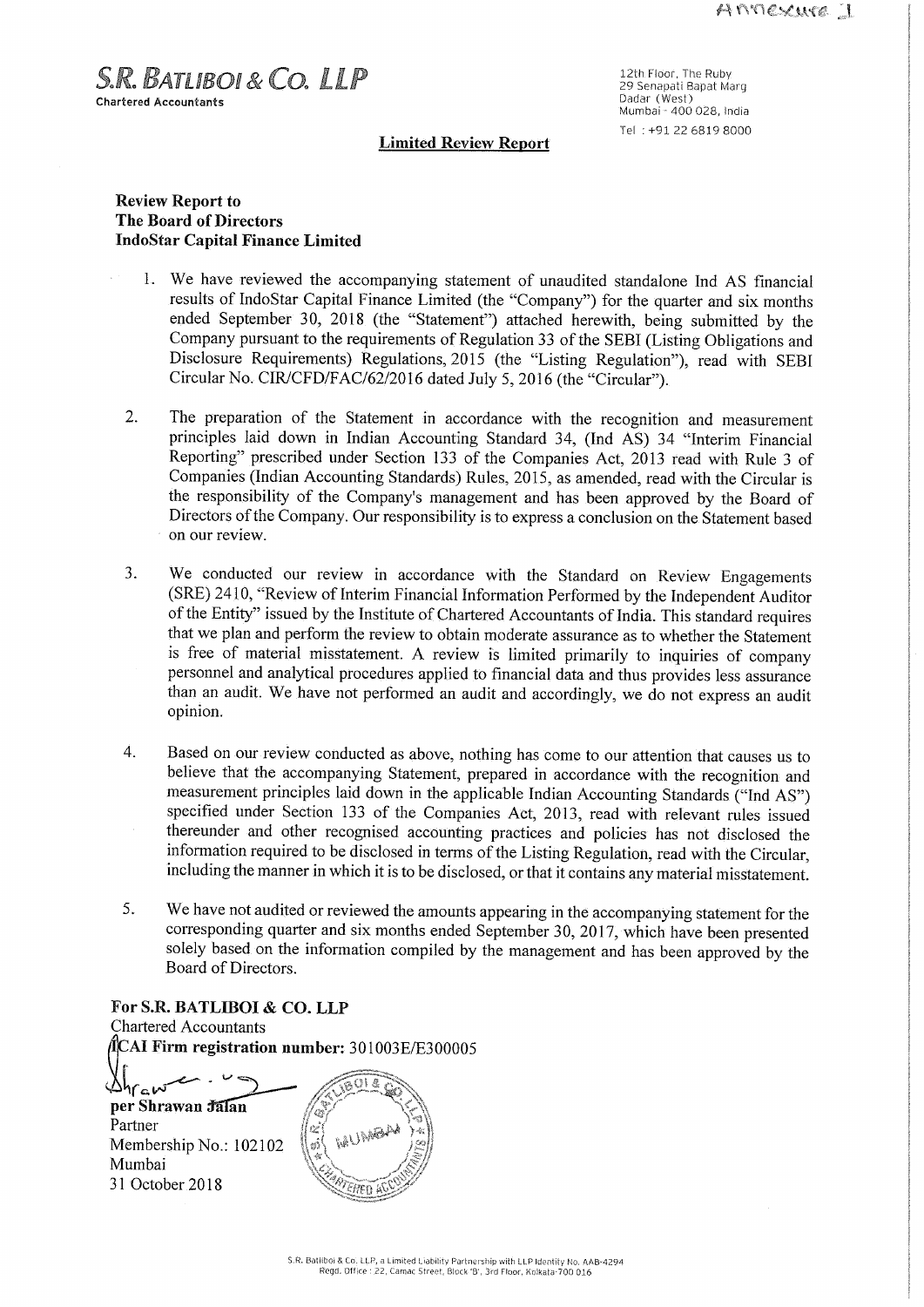#### INDOSTAR CAPITAL FINANCE LIMITED

Regd Office: One Indiabulls Centre, Tower 2A, 20th Floor, Jupiter Mills Compound, <sup>S</sup> <sup>B</sup> Marg, Mumbai - 400013, India

Tel: +91 22 43157000 Fax: +91 22 43157010<br>Website: www.indostarcapital.com E: contact@indostarcapital.com CIN: L65100MH2009PLC268160 Website: www.indostarcapital.com E: contact@indostarcapital.com

STATEMENT OF STANDALONE UNAUDITED FINANCIAL RESULTS FOR THE QUARTER AND SIX MONTHS ENDED 30 SEPTEMBER 2018

|                   |                                                                    | (INR in Lakhs)    |              |                   |                   |                   |
|-------------------|--------------------------------------------------------------------|-------------------|--------------|-------------------|-------------------|-------------------|
|                   |                                                                    | Quarter ended     |              | Six months ended  |                   |                   |
| Sr. No.           | Particulars                                                        | 30 September 2018 | 30 June 2018 | 30 September 2017 | 30 September 2018 | 30 September 2017 |
|                   |                                                                    | <b>Unaudited</b>  | Unaudited    | <b>Unaudited</b>  | <b>Unaudited</b>  | Unaudited         |
|                   | Revenue from operations                                            |                   |              |                   |                   |                   |
| (i)               | Interest income                                                    | 27,382            | 22,132       | 19.682            | 49,514            | 37,797            |
| (ii)              | Fees income                                                        | 3,214             | 420          | 15                | 3,634             | 26                |
| (iii)             | Net gain/(loss) on fair value changes                              | 751               | (391)        | 219               | 360               | 399               |
| $\left( 1\right)$ | Total revenue from operations                                      | 31,347            | 22,161       | 19,916            | 53,508            | 38,222            |
| (11)              | Other income                                                       |                   |              |                   |                   |                   |
| (III)             | Total income (I+II)                                                | 31,347            | 22,161       | 19,916            | 53,508            | 38,228            |
|                   |                                                                    |                   |              |                   |                   |                   |
|                   | <b>Expenses</b>                                                    | 13,934            | 11,192       | 7,403             | 25,127            | 15,066            |
| (i)               | Finance costs                                                      | 3,704             | 2,534        | 2,249             | 6,239             | 4,585             |
| (i)               | Employee benefits expense<br>Depreciation and amortisation expense | 396               | 372          | 73                | 767               | 143               |
| (iii)             | Other expenses                                                     | 1,662             | 1,581        | 544               | 3,242             | 988               |
| (iv)              | Impairment on financial instruments                                | 1,067             | 736          | (1, 192)          | 1,803             | (1, 358)          |
| (v)<br>(IV)       | <b>Total expenses</b>                                              | 20,763            | 16,415       | 9,077             | 37,178            | 19,424            |
| (V)               | Profit before tax (III-IV)                                         | 10,584            | 5,746        | 10.839            | 16,330            | 18,804            |
|                   |                                                                    |                   |              |                   |                   |                   |
|                   | Provision for taxation                                             |                   |              |                   |                   |                   |
|                   | Current tax                                                        | 3,410             | 2,884        | 3,115             | 6,294             | 6,050             |
|                   | Deferred tax                                                       | 85                | (922)        | 618               | (837)             | 455               |
| (VI)              | Tax expenses                                                       | 3,495             | 1,962        | 3,733             | 5,457             | 6,505             |
| (VII)             | Profit after tax (V-VI)                                            | 7.089             | 3,784        | 7,106             | 10,873            | 12,299            |
|                   |                                                                    |                   |              |                   |                   |                   |
| (VIII)            | Other comprehensive income, net of tax                             |                   |              |                   |                   |                   |
|                   | (a) Items that will not be reclassified to profit or loss          |                   | 3            | (4)               |                   | (8)               |
|                   | (b) Items that will be reclassified to profit or loss              |                   |              |                   |                   |                   |
|                   | Total other comprehensive income, net of tax                       |                   |              | (4)               |                   | (8)<br>12,291     |
| (IX)              | Total comprehensive Income (VII+VIII)                              | 7,090             | 3,787        | 7,102             | 10,877            |                   |
| (X)               | Paid up equity share capital (Face value of INR 10/- each)         | 9,224             | 9,220        | 7,868             | 9,224             | 7,868             |
|                   |                                                                    |                   |              |                   |                   |                   |
| (XI)              | Earnings per share (not annualised)                                |                   |              |                   |                   |                   |
|                   | Basic (INR)                                                        | 7.91              | 4.35         | 9.04              | 12.27             | 15.65             |
|                   | Diluted (INR)                                                      | 7.04              | 3.93         | 8.15              | 10.97             | 14.11             |
|                   |                                                                    |                   |              |                   |                   |                   |

Notes

<sup>1</sup> The financial results of the Companylhave been prepared in accordance the Indian Accounting Standard ("Ind AS") notified under Section <sup>133</sup> of the Companies Act, <sup>2013</sup> ("the Act") read with the Companies (Indian Accounting Standard) Rules, 2015 as amended from time to time. The Compay has adopted Ind AS from 1 April 2018 with effective transition date of 1 April 2017. This<br>transition has been carried out from ("RBI") and generally accepted accounting principles in India (collectively referred to as "Previous GAAP"). Accordingly, the impact of transition has been recorded in the opening reserve as at 1 April 2017 and the corresponding figures presented in these results have been restated/reclassified.

There is a possibility that these financial results for the current and previous periods may require dijustments due to changes in financial reporting requirements arising from new standards,<br>modifications to the existing

As permitted under circular no. CIR/CFD/FAC/62/2016 dated 5 July 2016 issued by the Securities and Exchange Board of India ("SEBI"), the Company has opted to avail exemption for<br>submission of Ind AS compliant financial res six months ended <sup>30</sup> September <sup>2017</sup> have not been subjected to limited review/audit However, the management has exercised necessary due diligence to ensure that the standalone financial results for die quarter and six months ended <sup>30</sup> September <sup>2017</sup> provide <sup>a</sup> true and fair view of the Companys affairs.

<sup>3</sup> The standalone financial results of IndoStar Capital Finance Limited ('|"CFI. or "the Company') for the quarter and six months ended <sup>30</sup> September <sup>2018</sup> have been reviewed'by the Audit Committee and subsequently approved at the meeting of the Board of Directors held on <sup>31</sup> October 2018. The standalone financial results have been subjected to <sup>a</sup> limited review, by the Statutory Auditors of the Company, as indicated above.

As required by paragraph 32 of Ind AS 101, net profit reconciliation between the figures under the Previous GAAP and Ind AS is as under:

|                                                                                                          |                      | (INR in Lakhs)                 |  |
|----------------------------------------------------------------------------------------------------------|----------------------|--------------------------------|--|
|                                                                                                          | <b>Ouarter ended</b> | Six months ended               |  |
| <b>Particulars</b>                                                                                       | 30 September 2017    | 30 September 2017<br>Unaudited |  |
|                                                                                                          | <b>Unaudited</b>     |                                |  |
| Net profit after tax under Previous GAAP.                                                                | 5,869                | 11,295                         |  |
| Ind AS adjustments resulting in increase/(decrease) in net profit after tax under the<br>Previous GAAP : |                      |                                |  |
| Expected credit Loss provision                                                                           | 2,072                | 2,345                          |  |
| Effective interest rate on financial assets and liabilities (net)                                        | 394                  | 510                            |  |
| <b>ESOP fair value charge</b>                                                                            | (584)                | (1,328)                        |  |
| <b>lOthers</b>                                                                                           | 11                   |                                |  |
| Tax effect on above adjustments                                                                          | (655)                | (533)                          |  |
| Net profit after tax as per Ind AS<br>Other comprehensive income, net of tax                             | 7,106<br>(4)         | 12,299<br>(8)                  |  |
| Total comprehensive income                                                                               | 7.102                | 12.291                         |  |